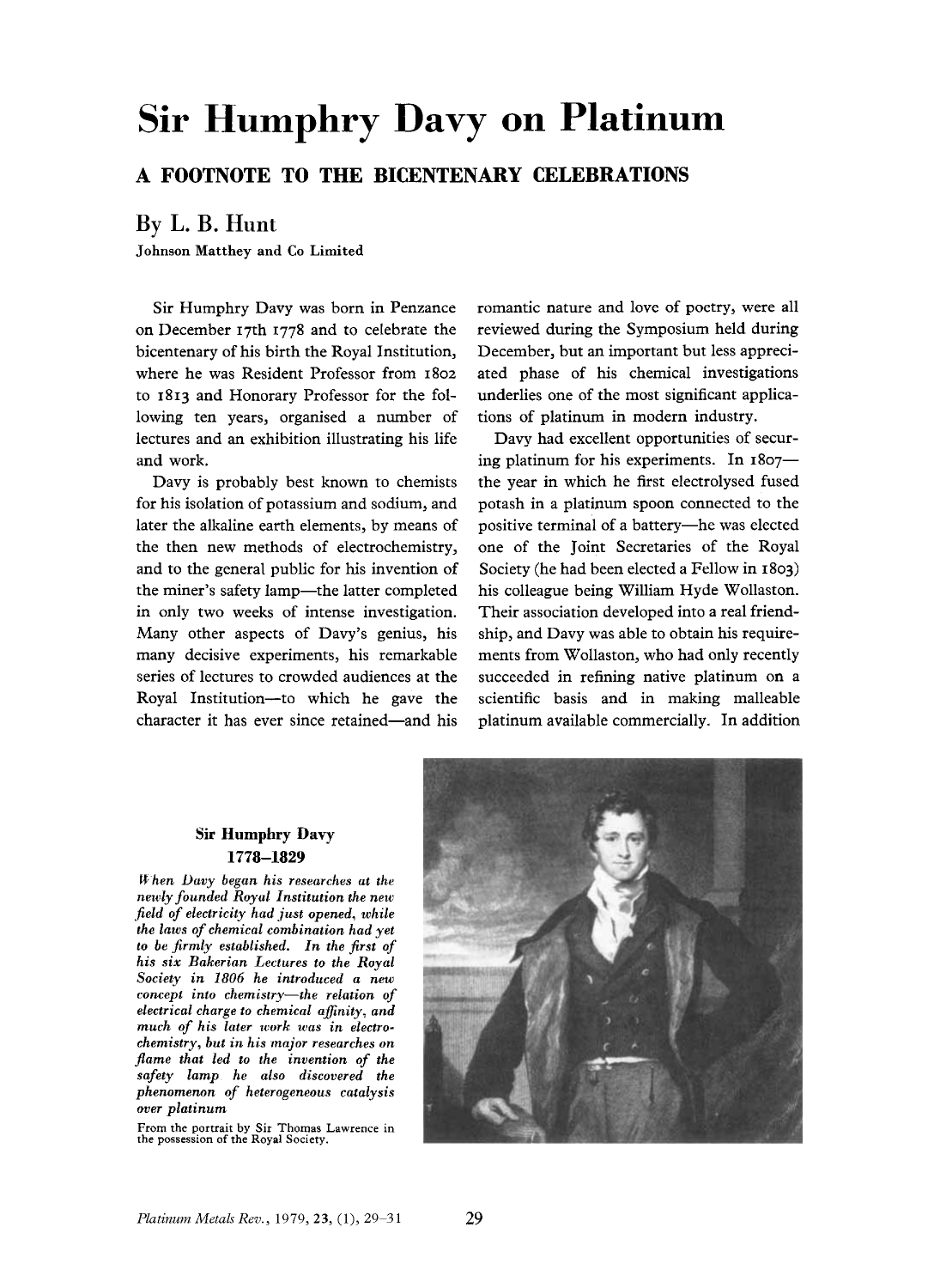to their association in the Royal Society Wollaston was among the managers of the Royal Institution, and in the Davy archives preserved there a note gives his appreciation of Wollaston, describing him as

"I think jealous and reserved in the earlier part of his life, but latterly he became far more agreeable and confiding and was a warm and kind friend and a pleasant social companion"

In 1812 Davy published his "Elements of Chemical Philosophy", the first section comprising a remarkable summary of the history of chemistry. His comments on platinum later in the book are indicative:

"Platinum is a most valuable metal; as it is not oxidisable, nor fusible under common circumstances, and only with difficulty combinable with sulphur, and not acted upon by common acids, it is admirably adapted for the uses of acids, it is admirably adapted for the uses of the philosophical chemist, and may be advantageously employed in all cases where gold is applied, unless the use is connected with the colour or malleability of the metal"

One other finding of importance in connection with platinum, made a few years later than the major discovery about to be described, was the change in resistance of a platinum wire with increasing temperature, the basis of course of the modern resistance thermometer. In a paper given to the Royal Society in July **1821** on "Further Researches on the Magnetic Phenomena Produced by Electricity, with some new experiments on the properties of electrified bodies in their relation to conducting powers and temperature" **(I),** Davy wrote

"The most remarkable general result that I obtained by these researches, and which I shall mention first, as it influences all the others, was, that the conducting power of metallic bodies varied with the temperature, and was lower, in some inverse ratio, as the temperature was higher. Thus a wire of platinum of **I**  $/220$ , and three inches in length, when kept cool by oil discharged the electricity of two batteries, or of twenty double plates: but when suffered to be heated by exposure in the air, it barely discharged one battery"

Among his inspired forecasts were the concepts that

"Matter may ultimately be found to be the same in essence, differing only in the arrangement of its particles"

and that the elements might be arranged in the order of their natural resemblances; for example

"Platinum is analogous to gold, silver and palladium; and palladium is connected by distinct analogies with tin, zinc, iron and manganese"

But the most vital discovery concerning platinum arose during Davy's classic researches on flame arising from an appeal made to him after a disastrous explosion in a coal mine, followed by a number of other similar explosions in the same area of Northumbria. In a paper read to the Royal Society on January **23,** 1817 *(z),* Davy described "the discovery of a new and curious series of phenomena".

"I was making experiments on the increase of the limits of the combustibility of gaseous mixtures of coal gas and air by increase of temperature. For this purpose, I introduced a small wire-gauze safe-lamp with some fine wire of platinum fixed abovc the flame, into a combustible mixture containing the maximum of coal gas, and when the inflammation had taken place in the wire-gauze cylinder, I threw in more coal gas, expecting that the heat acquired by the mixed gas in passing through the wire-gauze would prevent the excess from extinguishing the flame. The flame continued for two or threc seconds after the coal gas was introduced; and when it was extinguished, that part of the wire of platinum which had been hottest remained ignited, and continued so for many minutes, and when it was removed into a dark room, it was evident that there was no flame in the cylinder.

It was immediately obvious that this was the result which **I** had hoped to attain by other methods, and that the oxygene and coal gas in contact with the wire combined without flame, and yet produced heat enough to preserve the wire ignited, and to keep up their own combustion. I proved the truth of this conclusion by making a similar mixture, heating a fine wire of platinum and introducing it into the mixture. It immediately became ignited nearly to whiteness, as if it had been itself in actual combustion, and continued glowing for a long while, and when it was extinguished, the inflammability of the mixture was found entirely destroyed.

**A** temperature much below ignition only was necessary for producing this curious phenomenon, and the wire was repeatedly taking out and cooled in the atmosphere till it ceased to be visibly red; and yet when admitted again, it instantly became red hot . . .

**I have tried to produce these phenomena with various metals; but I have succeeded only with platinum and palladium; with copper, silver, iron, gold and zinc, the effect is not produced."**